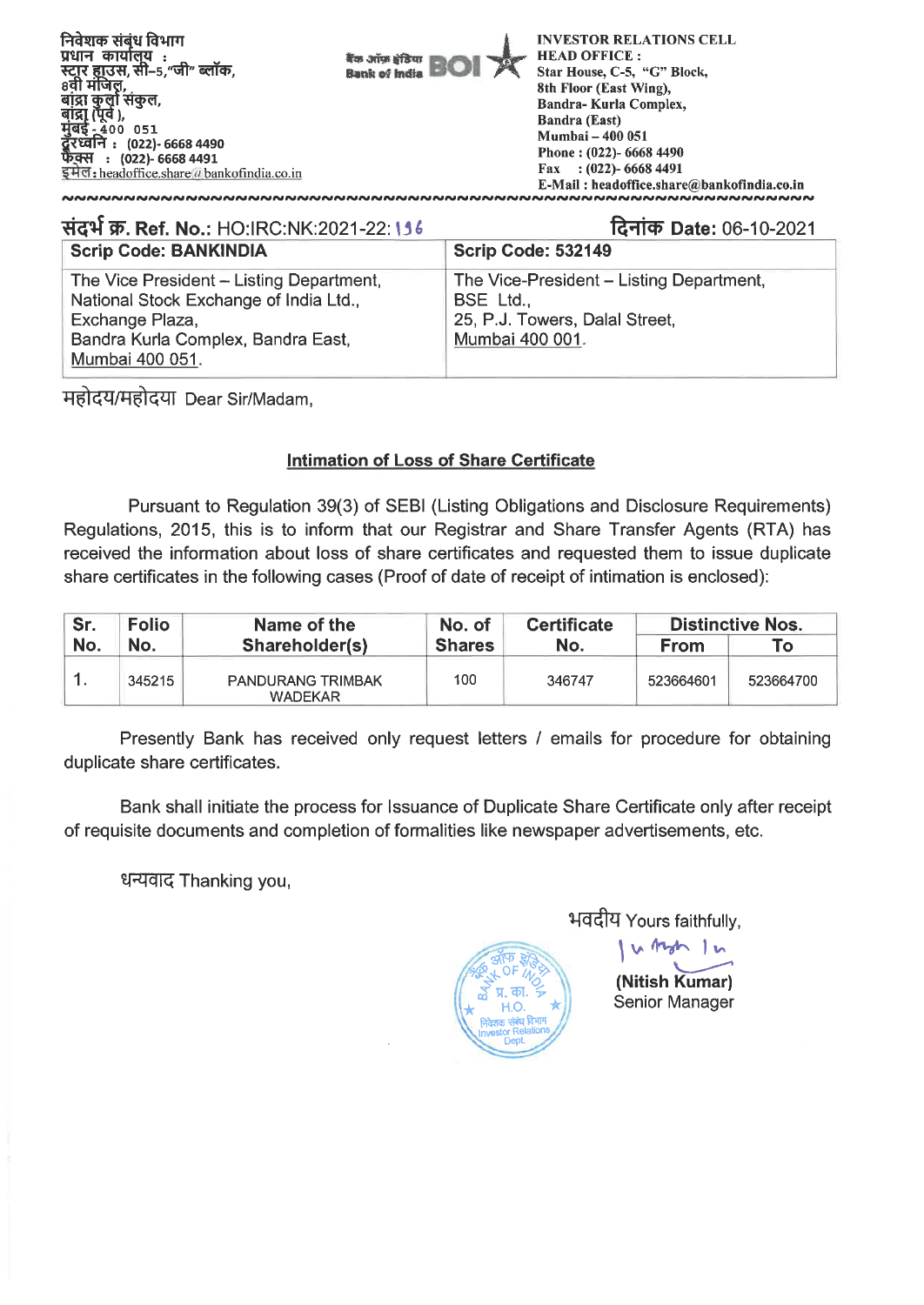## **Investor Relations Department**

| From:               | bssduplicate@bigshareonline.com                                                 |
|---------------------|---------------------------------------------------------------------------------|
| Sent:               | Monday, October 4, 2021 3:36 PM                                                 |
| To:                 | Rajesh Venkataraj Upadhya; Investor Relations Department                        |
| Cc:                 | ganesh@bigshareonline.com; jibu@bigshareonline.com;                             |
|                     | bhagwan@bigshareonline.com; Bssduplicate@Bigshareonline.Com                     |
| Subject:            | Duplicate Share Intimations Received On : 20211004 BANK OF INDIA - EQUITY Folio |
|                     | no: 345215                                                                      |
| <b>Attachments:</b> | 546551.pdf                                                                      |

CAUTION: This email originated from a source outside Bank of India. Do not click on links or open attachments unless you recognize the sender and you know the content is safe

Dear Sir/Ma'am,

Please be informed that in terms of the provisions of the SEBI (LODR) Regulations, 2015, the Company is required to submit information regarding loss of share certificates and issue of duplicate certificates, to the stock exchange within two days of its getting information. Further, the said intimation has to be filed only through the mode of NEAPS filing for NSE and on listing.bseindia.com for BSE and not via hard copy submission.

Accordingly, we are sharing herewith the receipt of the following request for loss of share certificate of the Company by shareholders, to enable you to comply with the said regulatory requirement within the timelines prescribed.

| Client Name                      | Cert.<br>No | Dist. No<br>From | Dist. NO.<br>Т٥                              | Folio<br>No. | Quantity                 | Name | JF | JH<br>$\sim$<br>- |
|----------------------------------|-------------|------------------|----------------------------------------------|--------------|--------------------------|------|----|-------------------|
| BANK OF INDIA -<br><b>EQUITY</b> | 346747      | 523664601        | 345215<br>100<br>523664700<br><b>WADEKAR</b> |              | <b>PANDURANG TRIMBAK</b> |      |    |                   |

Should you have any queries in respect of the aforesaid instruction kindly revert back.

Regards,

Bigshare Services Pvt. Ltd.